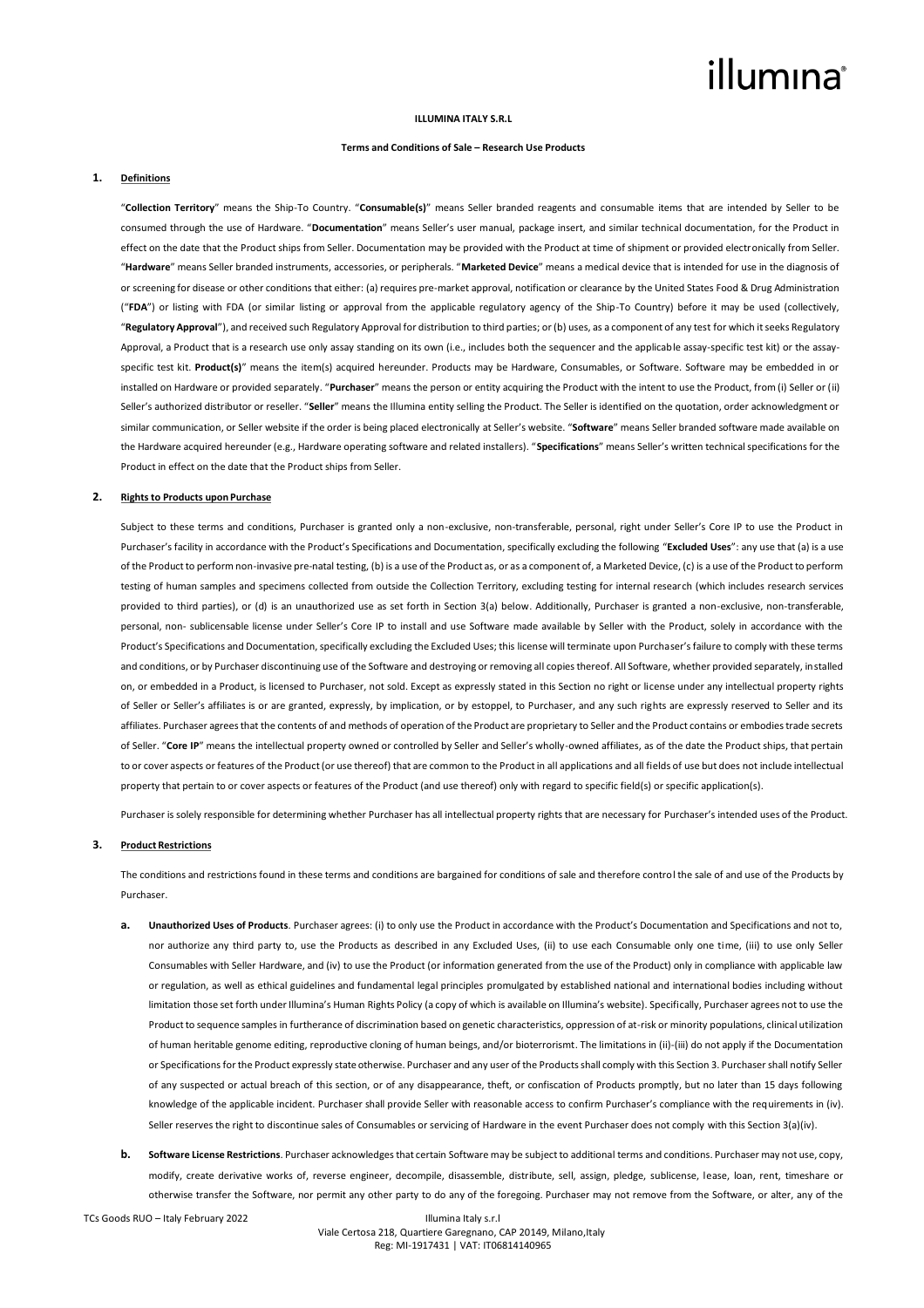trademarks, trade names, logos, patent or copyright notices or markings, or add any other notices or markings to the Software. Purchaser may not (and may not attempt to) defeat, avoid, by-pass, remove, deactivate or otherwise circumvent any protection mechanisms in the Software including without limitation any such mechanism used to restrict or control the functionality of the Software.

**c. Third Party Code**. Purchaser acknowledges that certain Software may be subject to additional terms and conditions. To the extent third party code is included in Software and any term or condition of a third party license applicable to such third party code directly conflicts with the terms and conditions set forth herein, the applicable term(s) or condition(s) of that third party license will be applicable only to that third party code and only to the extent necessary to remove the conflict.

## **4. Regulatory**

The Product is labeled "For Research Use Only. Not for use in diagnostic procedures" or with a similar labeling statement. Purchaser acknowledges that (i) the Product has not been approved, cleared, or licensed by the United States Food and Drug Administration or any other regulatory entity whether foreign or domestic for any specific intended use, whether research, commercial, diagnostic, or otherwise, and (ii) Purchaser must ensure it has any regulatory approvals that are necessary for Purchaser's intended uses of the Product.

Illumina intends that its products be used only in a lawful and ethical manner. Purchaser agrees to comply with all applicable laws, regulations, and ethical guidelines promulgated by established national and international ethical bodies when using, maintaining, and disposing of the Product and the information generated from the use of the Product.

## **5. Limited Liability**

TO THE EXTENT PERMITTED BY LAW, IN NO EVENT SHALL SELLER OR ITS SUPPLIERS BE LIABLE TO PURCHASER OR ANY THIRD PARTY FOR COSTS OF PROCUREMENT OF SUBSTITUTE PRODUCTS OR SERVICES, LOST PROFITS, DATA OR BUSINESS, OR FOR ANY INDIRECT, SPECIAL, INCIDENTAL, EXEMPLARY, CONSEQUENTIAL, OR PUNITIVE DAMAGES OF ANY KIND ARISING OUT OF OR IN CONNECTION WITH, WITHOUT LIMITATION, THE SALE OF THE PRODUCT, ITS USE, SELLER'S PERFORMANCE OR ANY OF THESE TERMS AND CONDITIONS, HOWEVER ARISING OR CAUSED AND ON ANY THEORY OF LIABILITY (WHETHER IN CONTRACT, TORT (INCLUDING NEGLIGENCE), STRICT LIABILITY OR OTHERWISE), UNLESS SUCH LIABILITY ARISES OUT OF WILFUL MISCONDUCT OR GROSS NEGLIGENCE ATTRIBUTABLE TO SELLER OR ITS SUPPLIERS.

TO THE EXTENT PERMITTED BY LAW, SELLER'S TOTAL AND CUMULATIVE LIABILITY TO PURCHASER OR ANY THIRD PARTY ARISING OUT OF OR IN CONNECTION WITH THESE TERMS AND CONDITIONS, INCLUDING WITHOUT LIMITATION, THE PRODUCT (INCLUDING USE THEREOF) AND SELLER'S PERFORMANCE, WHETHER IN CONTRACT, TORT (INCLUDING NEGLIGENCE), STRICT LIABILITY OR OTHERWISE, SHALL IN NO EVENT EXCEED THE AMOUNT PAID TO SELLER FOR THE PARTICULAR PRODUCT CONTAINED IN THE PARTICULAR ORDER THAT DIRECTLY CAUSED THE LIABILITY, UNLESS SUCH LIABILITY ARISES OUT OF WILFUL MISCONDUCT OR GROSS NEGLIGENCE ATTRIBUTABLE TO SELLER OR ITS SUPPLIERS.

## **6. Limitations on Warranties**

TO THE EXTENT PERMITTED BY LAW AND SUBJECT TO THE EXPRESS PRODUCT WARRANTY MADE IN THESE TERMS AND CONDITIONS SELLER MAKES NO (AND EXPRESSLY DISCLAIMS ALL) WARRANTIES, EXPRESS, IMPLIED OR STATUTORY, WITH RESPECT TO THE PRODUCT, INCLUDING WITHOUT LIMITATION, ANY IMPLIED WARRANTY OF MERCHANTABILITY, FITNESS FOR A PARTICULAR PURPOSE, NONINFRINGEMENT, OR ARISING FROM COURSE OF PERFORMANCE, DEALING, USAGE OR TRADE. WITHOUT LIMITING THE GENERALITY OF THE FOREGOING, SELLER MAKES NO CLAIM, REPRESENTATION, OR WARRANTY OF ANY KIND AS TO THE UTILITY OF THE PRODUCT FOR PURCHASER'S INTENDED USES.

## **7. Product Warranty**

All warranties are personal to the Purchaser and may not be transferred or assigned to a third-party, including an affiliate of Purchaser. All warranties are facility specific and do not transfer if the Product is moved to another facility of Purchaser, unless Seller conducts such move. The warranties described in these terms and conditions exclude any stand-alone third party goods that may be acquired or used with the Products.

- **a. Warranty for Consumables**. Seller warrants that Consumables, other than custom Consumables, will conform to their Specifications until the later of (i) 3 months from the date of shipment from Seller, or (ii) any expiration date or the end of the shelf-life pre-printed on such Consumable by Seller, but in either event, no later than 12 months from the date of shipment. With respect to custom Consumables (i.e., Consumables made to specifications or designs made by Purchaser or provided to Seller by, or on behalf of, Purchaser), Seller only warrants that the custom Consumables will be made and tested in accordance with Seller's standard manufacturing and quality control processes. Seller makes no warranty that custom Consumables will work as intended by Purchaser or for Purchaser's intended uses.
- **b. Warranty for Hardware**. Seller warrants that Hardware, other than Upgraded Components, will conform to its Specifications for a period of 12 months after its shipment date from Seller unless the Hardware includes Seller provided installation in which case the warranty period begins on the date of installation or 30 days after the date the Hardware was delivered, whichever occurs first ("**Base Hardware Warranty**"). "**Upgraded Components**" means Seller provided components, modifications, or enhancements to Hardware provided pursuant to the Base Hardware Warranty. Seller warrants that Upgraded Components will conform to their Specifications for a period of 90 days from the date the Upgraded Components are provided by Seller. Upgraded Components do not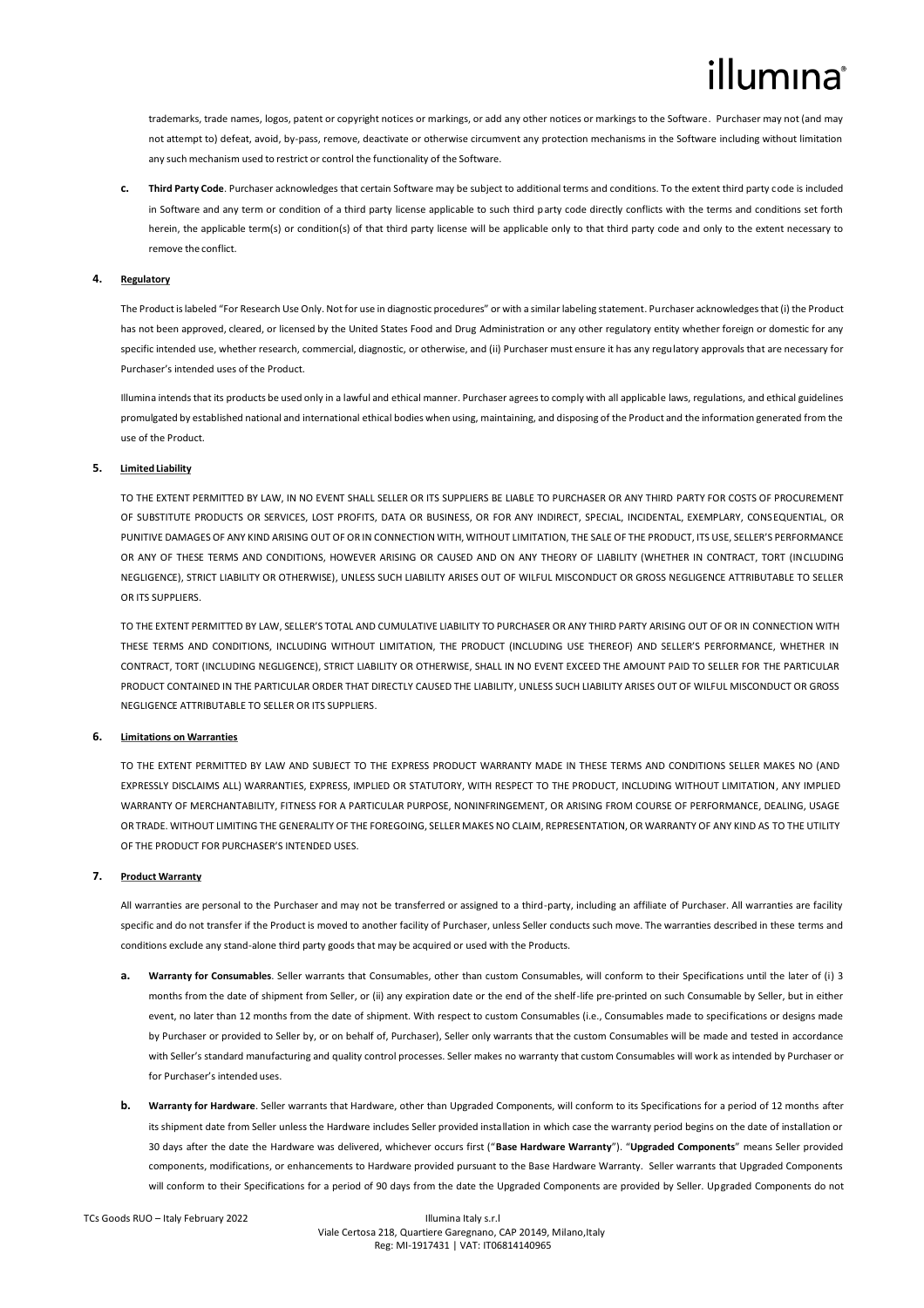extend the Base Hardware Warranty unless the upgrade was conducted by Seller at Seller's facilities in which case the upgraded Hardware shipped to Purchaser comes with a new Base HardwareWarranty.

- **c. Exclusions from Warranty Coverage**. The foregoing warranties do not apply to the extent a non-conformance is due to (i) abuse, misuse, neglect, negligence, accident, improper storage, or use contrary to the Documentation or Specifications, (ii) use that is an Excluded Use, (iii) improper handling, installation, maintenance, or repair (other than if performed by Seller's personnel), (iv) unauthorized alterations, (v) Force Majeure events, or (vi) use with a third party's good (unlessthe Product's Documentation or Specifications expressly state such third party's good is for use with the Product).
- **d. Procedure for Warranty Coverage**. In order to be eligible for repair or replacement under this warranty Purchaser must (i) promptly contact Seller's support department to report the non-conformance, (ii) cooperate with Seller in confirming or diagnosing the non-conformance, and (iii) return the Product, transportation charges prepaid to Seller following Seller's instructions or, if agreed by Seller and Purchaser, grant Seller's authorized repair personnel access to the Product in order to confirm the non-conformance and make repairs.
- **e. Sole Remedy under Warranty**. Seller will, at its option, repair or replace non-conforming Product that is covered by this warranty, provided that Seller can reasonably identify and confirm such nonconformance. The warranty period for repaired or replaced Consumables is 90 days from the date of shipment, or the remaining period on the original Consumables warranty, whichever is later. Hardware may be repaired or replaced with functionally equivalent, reconditioned, or new Hardware or components (if only a component of Hardware is non-conforming). If the Hardware is replaced in its entirety, the warranty period for the replacement is 90 days from the date of shipment or the remaining period on the original Hardware warranty, whichever is later. If only a component is being repaired or replaced, the warranty period forsuch component is 90 daysfrom the date of shipment or the remaining period on the original Hardware warranty, whichever ends later. The preceding states Purchaser's sole remedy and Seller's sole obligations under the warranty.

#### **8. Indemnification**

- **a. Indemnification by Seller**. Subject to these terms and conditions, including without limitation, the Exclusions to Seller's Indemnification Obligations (Section 8(b) below), the Conditions to Indemnification Obligations (Section 8(d) below), Seller shall (i) defend, indemnify and hold harmless Purchaser against any third-party claim or action alleging that the Product when used in accordance with these terms and conditions infringes the valid and enforceable intellectual property rights of a third party, and (ii) pay all settlements entered into, and all final judgments and costs (including reasonable legal fees) awarded against Purchaser in connection with such infringement claim. If the Product or any part thereof, becomes, or in Seller's opinion may become, the subject of an infringement claim, Seller shall have the right, at its option, to (A) procure for Purchaser the right to continue using the Product, (B) modify or replace the Product with a substantially equivalent non-infringing substitute, or (C) require the return of the Product and terminate the rights, license, and any other permissions provided to Purchaser with respect to the Product and refund to Purchaser the depreciated value (as shown in Purchaser's official records) of the returned Product at the time of such return; provided that, no refund will be given for used-up or expired Consumables. This Section states the entire liability of Seller for any infringement of third party intellectual property rights.
- **b. Exclusions to Seller Indemnification Obligations**. For the avoidance of doubt, Seller has no obligation to defend, indemnify or hold harmless Purchaser for any infringement claim to the extent such infringement arises from: (i) use of the Product in any manner or for any Excluded Use, (ii) use of the Product in any manner not in accordance with the rights expressly granted to Purchaser under these terms and conditions, (iii) use of the Product in combination with any third party products, materials, or services (unless the Product's Documentation or Specifications expressly state such third party's good is for use with the Product), (iv) use of the Product to perform any assay or other process not supplied by Seller, (v) Seller's compliance with specifications or instructions for such Product furnished by, or on behalf of, Purchaser, or (vi) Purchaser's breach of any of these terms and conditions, (vii) use of stand-alone third party goods that may be acquired or used with the Products (each of (i) – (vii), is referred to as an "**Excluded Claim**").
- **c. Indemnification by Purchaser**. Purchaser shall defend, indemnify and hold harmless Seller, its affiliates, their non-affiliate collaborators and development partners that contributed to the development of the Product, and their respective officers, directors, representatives and employees against any claims, liabilities, damages, fines, penalties, causes of action, and losses of any and every kind (including reasonable legal fees), including without limitation, personal injury or death claims, and infringement of a third party'sintellectual property rights, resulting from, relating to, or arising out of any Excluded Claim.
- **d. Conditions to Indemnification Obligations**. The parties' indemnification obligations are conditioned upon the party seeking indemnification (i) promptly notifying the other party in writing of such claim or action, (ii) giving the other party exclusive control and authority over the defense and settlement of such claim or action, (iii) not admitting infringement of any intellectual property right without prior written consent of the other party, (iv) not entering into any settlement or compromise of any such claim or action without the other party's prior written consent, and (v) providing reasonable assistance to the other party in the defense of the claim or action; provided that, the indemnifying party reimburses the indemnified party for its reasonable out-of-pocket expenses incurred in providing suchassistance.

#### **9. Payment Terms**

Seller will invoice upon shipment. Subject to Seller's credit review of Purchaser (following which Seller shall inform Purchaser of applicable payment terms), all payments are due within 30 days of the date of the invoice. All amounts due shall be paid in the currency found on the invoice. If payment is made by wire or other electronic funds transfer, Purchaser is solely responsible for any bank or other fees charged, and will reimburse Seller for any such fees. If any payment is not made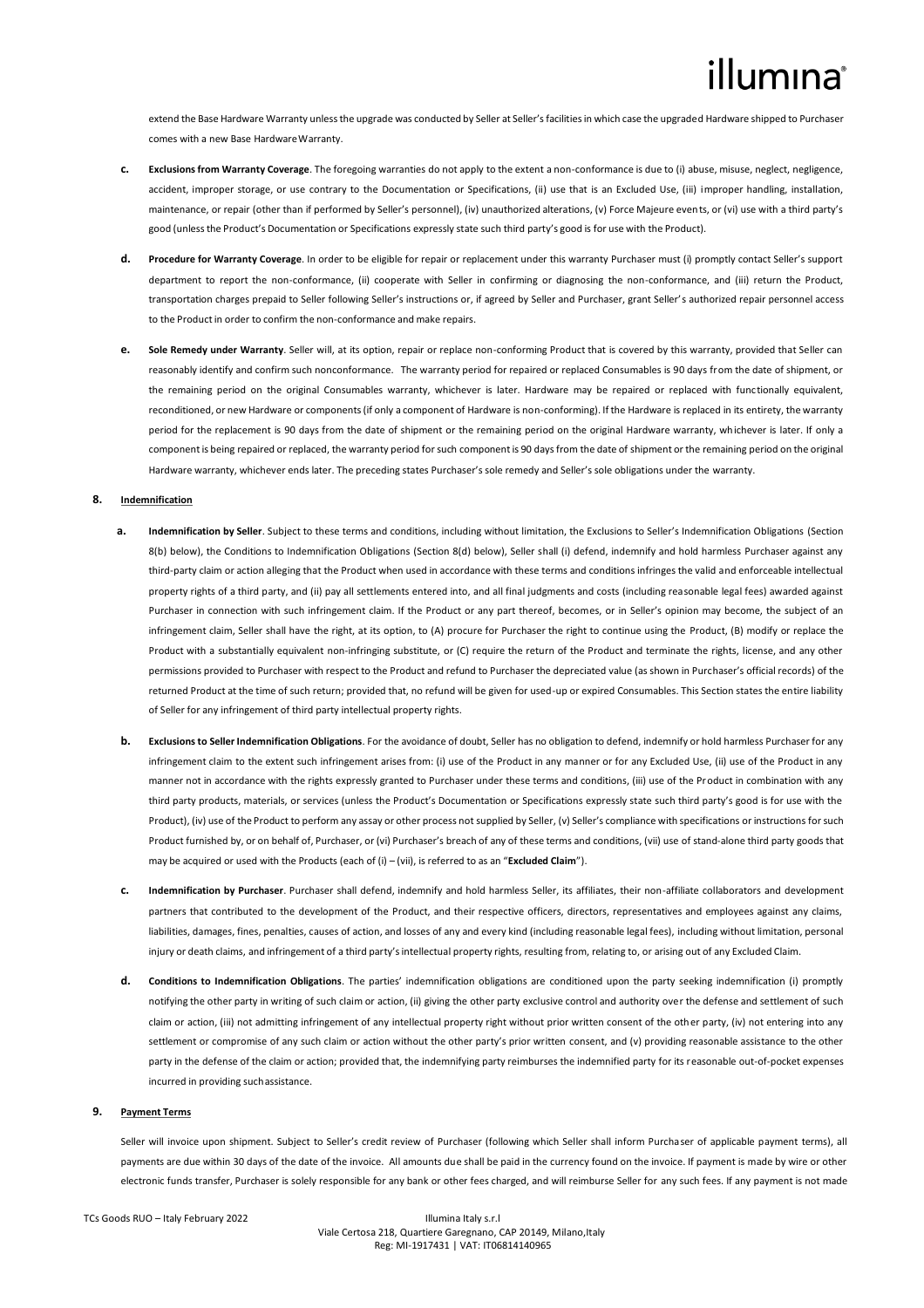by the due date Seller may exercise all rights and remedies available by law.

Purchaser shall pay for all costs (including reasonable attorneys' fees) incurred by Seller in connection with the collection of late payments. Each purchase order is a separate, independent transaction, and Purchaser has no right of set-off against other purchase orders or other transactions with Seller. Seller will determine payment terms on a per-order basis and may modify credit terms in its discretion. Any amounts not paid when due will accrue interest at the rate of 8% per month, or the maximum amount allowed by law, if lower.

#### **10. Shipping Terms; Title and Risk of Loss**

Unless otherwise set forth in writing by Seller or otherwise agreed between the parties, all shipments are made DDP (Incoterms 2020) at the address designated by Purchaser at the time of ordering. In all cases, title (except for Software and third-party software) and risk of loss transfers to Purchaser when Product is made available at such address.

## **11. Taxes**

Purchaser agrees that any applicable sales, use, excise, VAT (value added tax), GST (goods and services tax), withholding and other taxes will be calculated based on both the tax rates in effect on the date of shipment and the ship to address for the Product. Any amounts for tax listed on a quotation, if any, are for reference purposes only and are not binding on Seller. All prices and other amounts payable to Seller are exclusive of and are payable without deduction for any taxes, customs duties, tariffs or charges hereafter claimed or imposed by any governmental authority upon the sale of Product, all of which will be paid by Purchaser. In the event Seller is required by law or regulation to pay any such tax, duty or charge, such amount will be added to the purchase price or subsequently invoiced to the Purchaser.

## **12. General**

- **a. Applicability of Terms and Conditions**. These terms and conditions exclusively govern the ordering, purchase, supply, and use of Product, and override any conflicting, amending and/or additional terms contained in any purchase orders, invoices, or similar documents all of which are hereby rejected and are null and void. Seller's failure to object to any such terms shall not constitute a waiver by Seller, nor constitute acceptance by Seller of such terms and conditions. Third party products may be subject to additional terms and conditions.
- **b. Order Changes/Cancellations.** Orders for Products may not be changed or cancelled once placed.
- **c. Governing Law**. These terms and conditions, their interpretation, and the performance of the parties shall be governed by the laws of Italy. Seller and Purchaser agree that the United Nations Convention on Contracts for the International Sale of Goods shall not apply.
- **d. Arbitration.** Any dispute, claim or controversy arising out of or relating to the breach, termination, enforcement, interpretation or validity of these terms and conditions, shall be determined by confidential binding arbitration conducted in the English language, to be held in Milan before one arbitrator to be appointed in accordance with the Rules of the Chamber of Arbitration of Milan, which are deemed to be incorporated by reference into this clause. In all cases of arbitration hereunder each party shall bear its own costs and expenses and an equal share of the arbitrator's and administrator's fees of arbitration; neither party nor an arbitrator may disclose the existence, content, or results of any arbitration without the prior written consent of both parties, unless required by law; the decision of the arbitrator shall be final and binding on the parties, provided that, the arbitrator shall not have the authority to alter any explicit provision of these terms and conditions; judgment on the award may be entered in the Court of Milan. This clause shall not preclude the parties from seeking provisional remedies in aid of arbitration from a court of appropriate jurisdiction. Notwithstanding anything herein to the contrary, any claims or causes of action involving infringement, validity, or enforceability of a party or its affiliate's intellectual property rights are not subject to this arbitration clause; the Court of Milan will have exclusive jurisdiction to adjudicate any such claim or cause of action.
- **e. Representations and Warranties**. Purchaser is not an authorized dealer, representative, reseller, or distributor of any of Seller's, or its affiliates', products or services. Purchaser represents and warrants that it (i) is not purchasing the Product on behalf of a third party, (ii) is not purchasing the Product in order to resell or distribute the Product to a third party, (iii) is not purchasing the Product in order to export the Product from the country into which Seller shipped the Product pursuant to the ship-to address designated by Purchaser at the time of ordering ("**Ship-To Country**"), and (iv) will not export the Product out of the Ship-To Country.
- **f. Remedies for Breach**. In addition to any remedies specified elsewhere under these terms and conditions, and any remedies available to Seller under law or in equity, in the event Purchaser breaches these terms and conditions, including without limitation Sections 2-4, Seller may do any, all, or any combination of the following: (i) cease performance, including without limitation, cease further shipments of Product, (ii) terminate the rights granted to Purchaser pursuant to Section 2 (Rights to Product Upon Purchase), (iii) terminate any service contracts then in effect for affected Product, (iv) terminate any remaining product warranty for the affected Product, or (v) require Purchaser to immediately pay any unpaid invoices.
- **g. Service Contracts**. If a Seller extended service contract for Hardware is being provided, then Seller's standard terms and conditions for such service contract shall exclusively govern such extended service contract. Purchaser agrees that all service contracts are both personal to Purchaser and facility specific: services contracts cannot be transferred to a third party and may not be transferred to a new facility if the Hardware is relocated.
- **h. Future Products**. Any future products and/or services ("**Unreleased Products**") are subject to new part numbers, pricing, and specifications and the acquisition of Product hereunder is not in reliance on the availability of any Unreleased Products.

TCs Goods RUO – Italy February 2022 Illumina Italy s.r.l